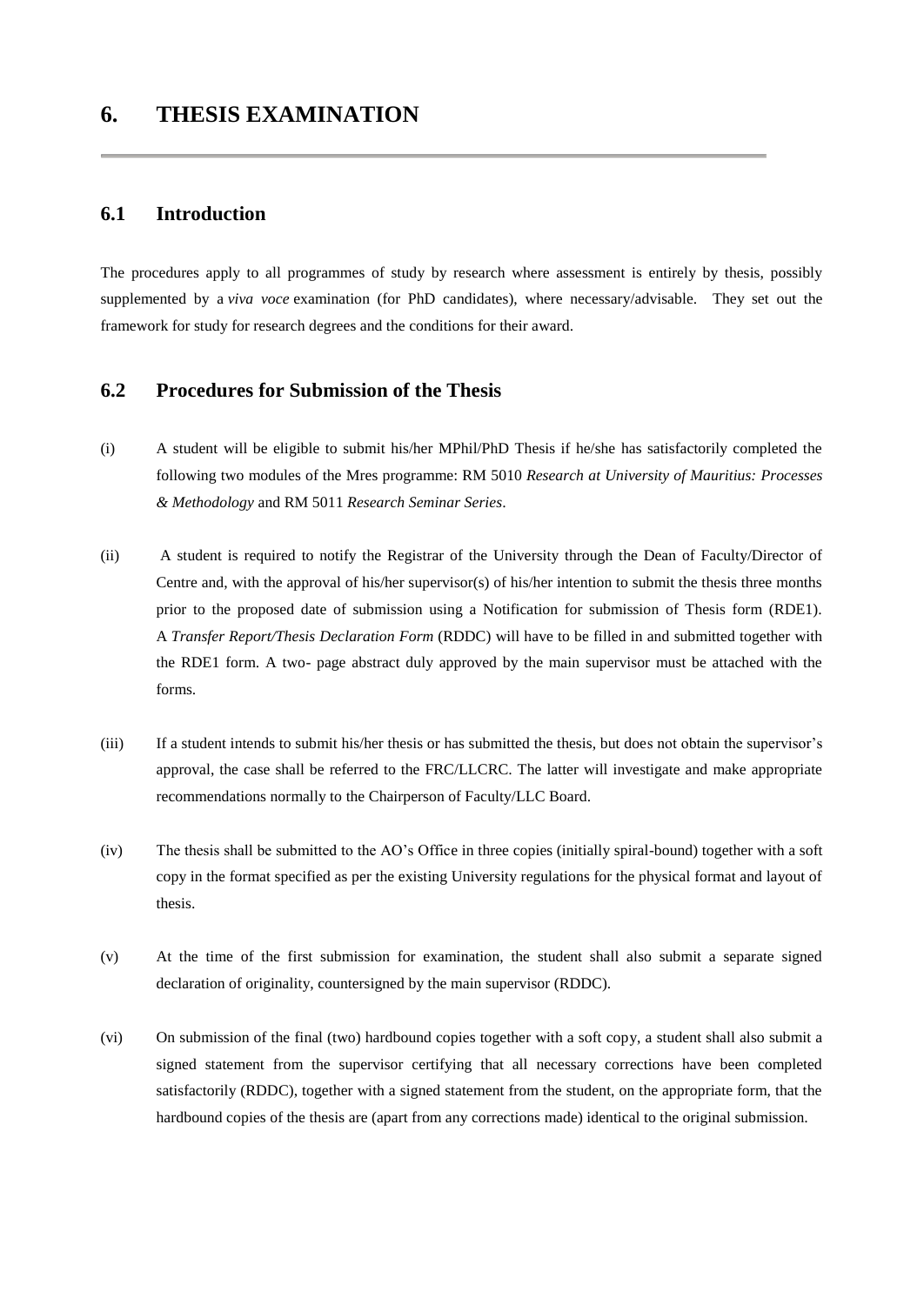(vii) Any work in an unbound form must be referenced in the thesis (e.g. CD-ROM, software, maps, statistics, artwork, etc.).

### **6.3 Thesis**

## **Format and Layout**

Refer to Section 4: "**FORMAT AND LAYOUT OF DISSERTATIONS AND THESES"**

#### **Copyright**

The copyright of a thesis remains with the author.

The student is required to submit two hardbound copies and a soft copy on CD of the final thesis, one copy to be deposited in the University library and the other to be kept by the main supervisor and the soft copy to be submitted to the Dean of Faculty/Director of Centre.

The student may request that a moratorium be imposed on access to the thesis for a period of time not exceeding 3 years as from the date of final submission. Any request for a moratorium should be addressed to the Dean of Faculty /Director of Centre, who will send his/her recommendations to the Faculty/LLC Board. The final approval will have to be sought from the Academic Management Committee.

### **6.4 Procedures for Appointment of External Examiners**

(i) Upon receipt of the Thesis Submission Form (Form RDE1), the Faculty/LLC Research Committee shall approve at least four External Examiners in order of priority from:

- (a) Up to five names of External Examiners submitted by the supervisor(s) within one week after student's notification; and
- (b) One External Examiner identified by the Faculty/LLC Research Committee.

In case the supervisor(s) does/do not submit up to five names of External Examiners by the given deadline, the Faculty/LLC Research Committee shall identify and approve at least four External Examiners in order of priority. External Examiners should normally be required to meet the following criteria:

(a) One External Examiner shall be a Professor and the other shall be at least at an Associate Professor level or equivalent.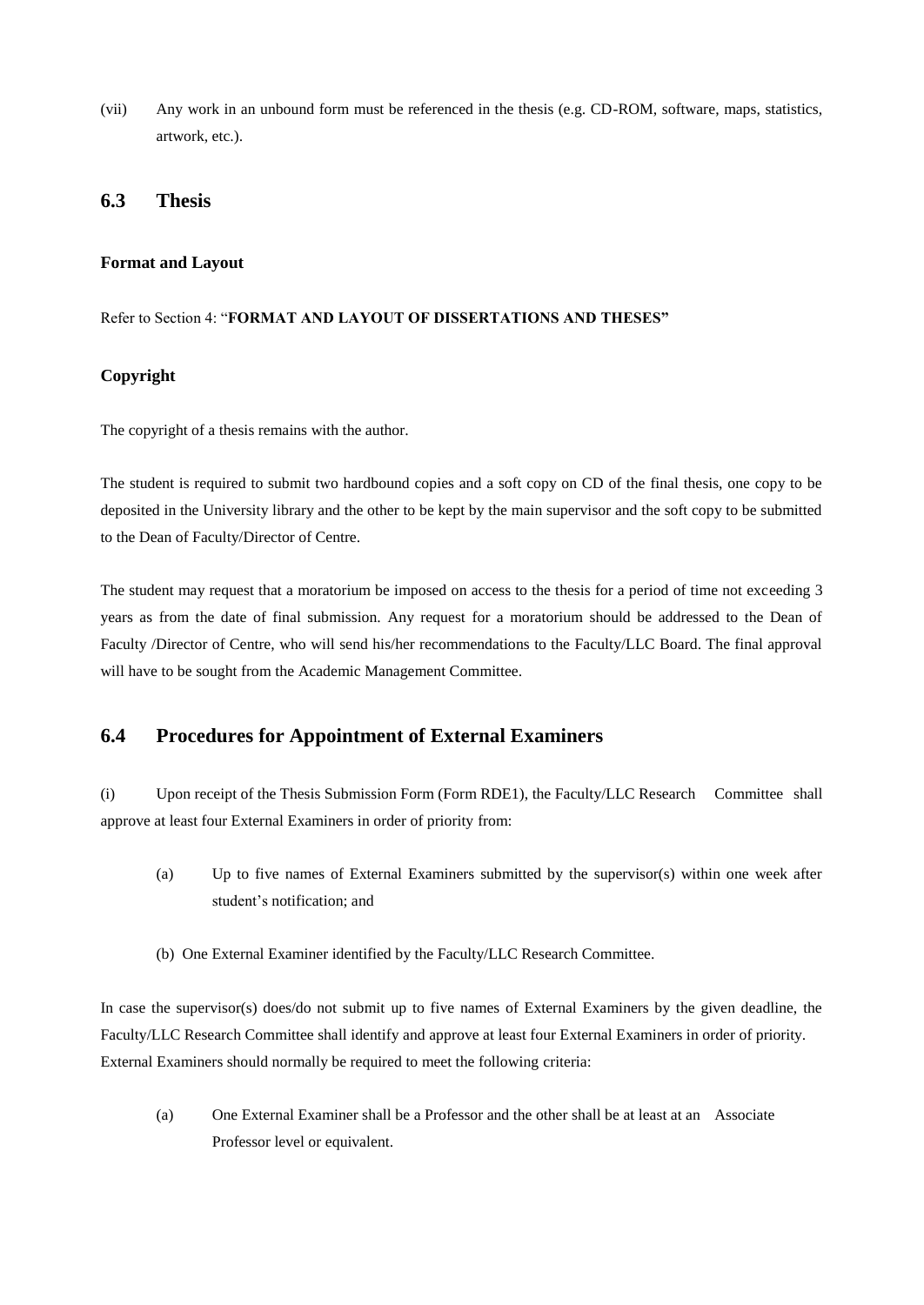- (b) The External Examiner should have recent experience of either supervising or examining PhD students in the relevant subject area.
- (c) For moderating an MPhil Thesis, the appointment of an External Examiner at Senior Lecturer level can also be considered subject to the Department concerned submitting strong justifications for such appointment. However, one of the two External Examiners should be at Professorial level.

It is recognised that in some cases, the most suitable person to act as an External Examiner for a particular student may be someone outside academia but who has recent experience in examining research degrees in the relevant field.

- (ii) Upon approval by the Faculty/LLC Research Committee, the Faculty/Centre Administrative Officer shall send an email to the approved External Examiners regarding (a) whether potential conflict(s) of interest is/are likely to occur as a result of examining a candidate's thesis and if so disclose it to the University and
- (b) IPR issues, in case the research work has IPR with potential for commercialisation.

Examples of 'potential conflict of interest' include:

- closely connected with or to the student to be examined, the supervisor or the internal examiner (e.g. relative, friend, someone in regular correspondence with the student about his/her work, former tutor of the student etc);
- someone who has been a staff member at the University of Mauritius within the last five years.
- (iii) If any of the approved External Examiners express any conflict of interest, the Faculty/LLC Research Committee shall identify and approve another External Examiner for the thesis.
- (iv) If no conflict of interest is expressed by the approved External Examiner(s), the Faculty/LLC Research Committee shall recommend the External Examiners in order of priority. Once approved by the Faculty/LLC Board, approval shall be sought from the Academic Management Committee and Senate will be informed accordingly.
- (v) Further to the appointment, the Faculty/Centre Administrative Officer shall send the theses to the first two External Examiners requesting the submission of the completed RDE2 (A) and (B) forms within two months.
- (vi) Within one month following submission of the thesis to the External Examiner(s), in case the list of External Examiners is exhausted, the Faculty/Centre shall start procedures for the appointment of new External Examiner(s) as per Section 6.4(i) of the existing regulations.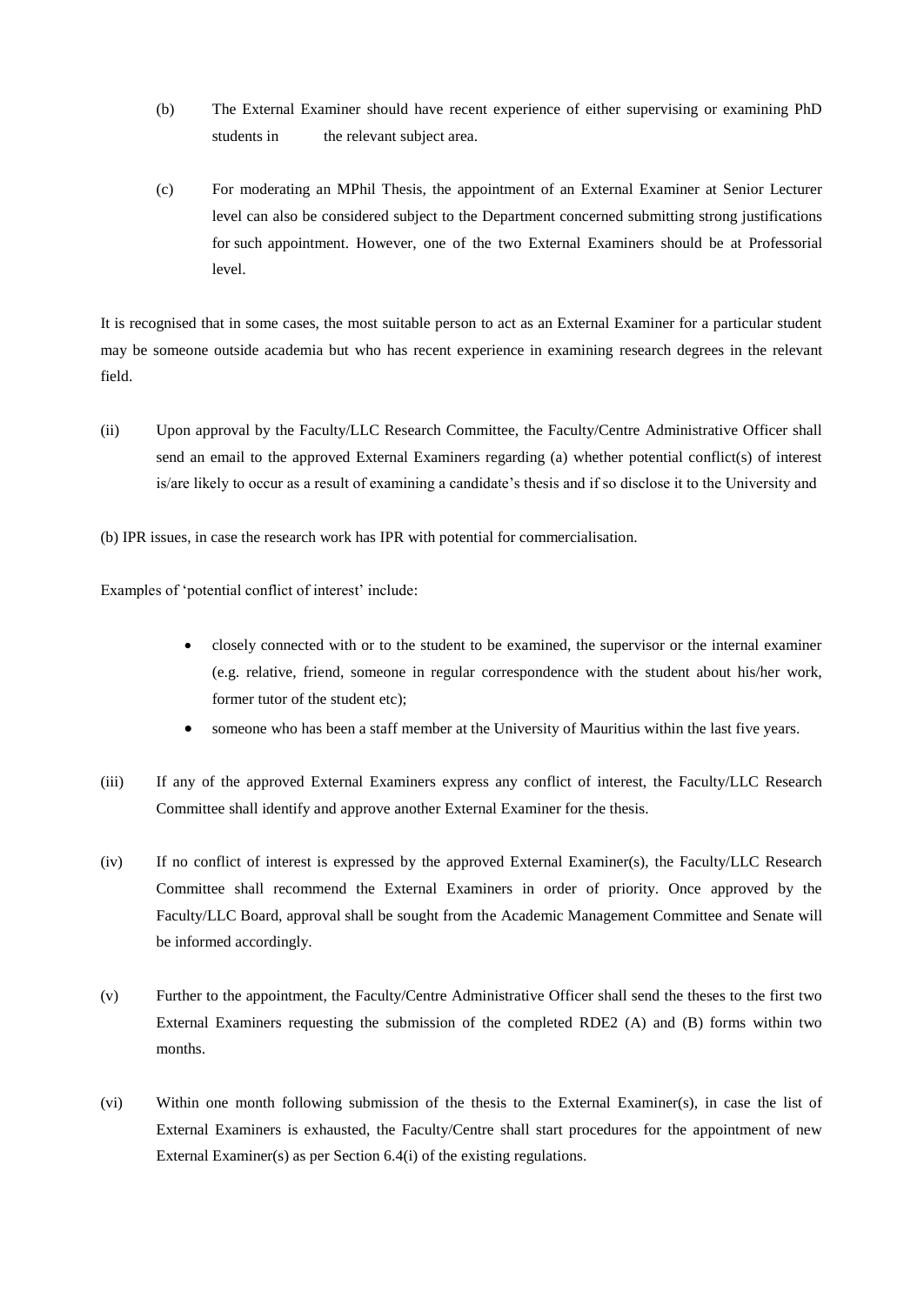(vii) If the External Examiner(s) has/have not submitted the completed forms (A) and (B) at the end of the second month, the Faculty/Centre Administrative Officer shall send the Thesis(es) to the next External Examiner(s) on the list of External Examiners appointed in order of priority.

However, if in the meantime the External Examiners have responded, their reports will be considered by the Board of Examiners and the new External Examiner(s) will still assess the thesis and he/she/they will be paid the usual honorarium.

(viii) A penalty fee will be charged to students who do not submit their thesis by the prescribed deadline unless the students submit evidence of ill health or other cause which has been approved by the Dean of Faculty/Director of Centre as constituting sufficient reason for the delay in the submission of the thesis.

### **6.5 The Assessment and the External Examiners' Reports**

- (i) The recommendation from the External Examiner [Form RDE2 (A)] shall be one of the following:
	- **\*** For immediate award of PhD with no corrections;
	- For immediate award of PhD with minor typographical errors to be corrected to the satisfaction of the supervisor(s);
	- For award of PhD subject to amendments to the text of the thesis being made to the satisfaction of the supervisor(s);
	- For revision and resubmission for PhD degree;
	- \* For award of an MPhil degree without amendments;
	- \* For award of an MPhil degree with amendments to the satisfaction of the Supervisor(s);
	- For revision and resubmission for MPhil degree;
	- No Award with no resubmission.
- (ii) The BoE will deliberate on the recommendations received from the External Examiners.
- (iii) Any amendments proposed by the External Examiner(s) must be communicated in *toto* by the Chair to the student through the supervisor(s) and relevant extracts of the External Examiner(s) Reports as decided by the BoE should be given to the student(s) through the supervisor(s). The Full External Examiner Report(s) [Form RDE2 (B)] must not be disclosed to non-BoE members. In case of amendments subject to supervisor(s) satisfaction, the supervisor(s) must inform the Chair of the BoE in writing that all corrections have been made to his/her/their satisfaction; the Chair will then make recommendation directly to the Faculty/LLC Board.